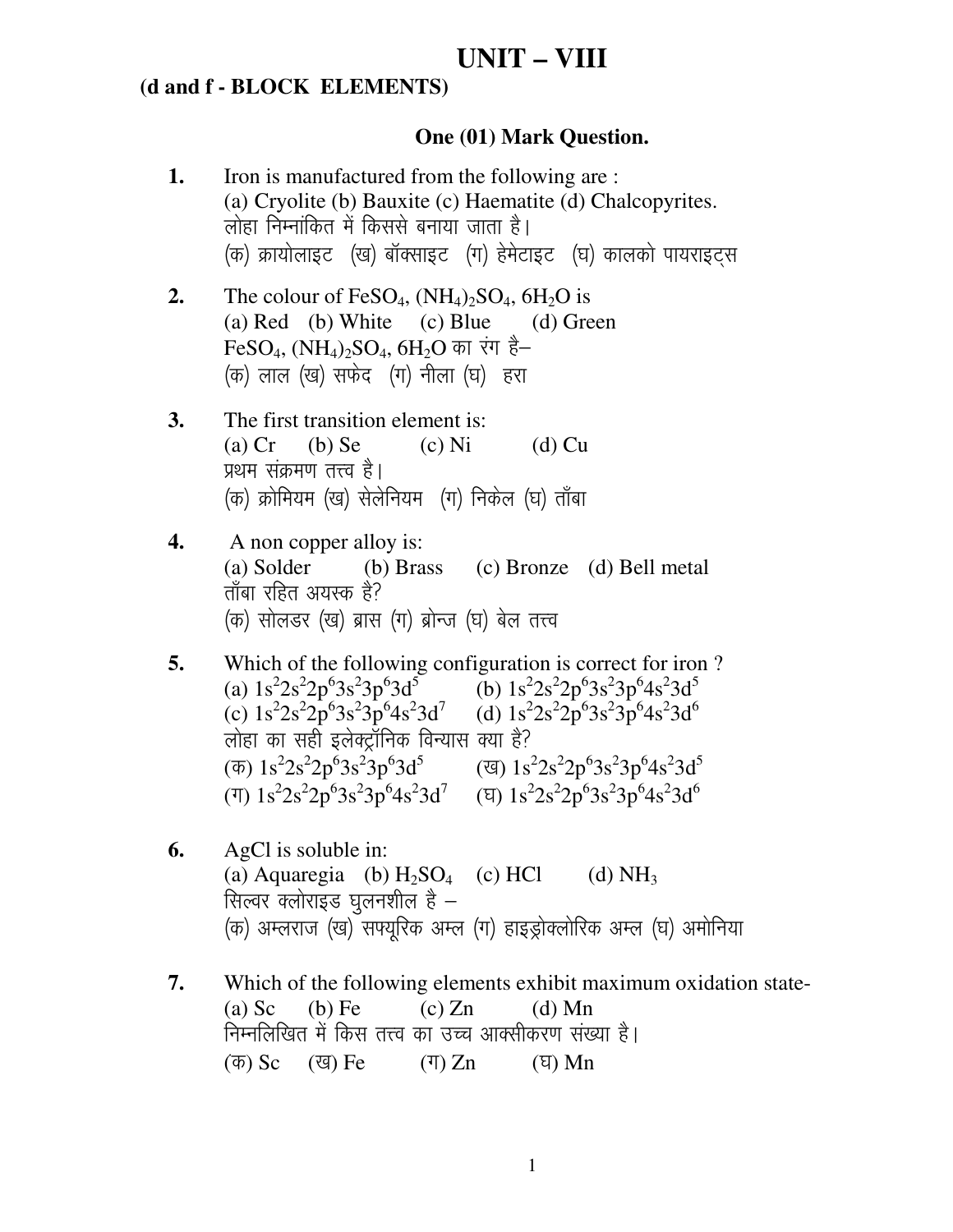- 8. Steel contains-(b) Fe + Mn + Cr (c) Fe + Mn (a) Fe +  $C$ (d)  $Fe + Mn + Ni$ स्टील बना होता है।  $(\overline{\Phi})$  Fe + C  $(\overline{q})$  Fe + Mn + Cr  $(\overline{q})$  Fe + Mn  $(\mathbf{T}) \mathbf{Fe} + \mathbf{Mn} + \mathbf{Ni}$
- Which metal is extracted in blast furnace-9.  $(a)$  Cu  $(b)$  Ni  $(c)$  Na  $(d)$  Fe कौन सा तत्त्व ब्लास्ट भट्टी से निस्कर्षन होता है। (क) ताँबा (ख) निकेल (ग) सोडियम (घ) लोहा
- 10. The 3d series states from-(a)  $Z=21-30$  (b)  $Z=22-30$ (c)  $Z=20-30$ (d)  $Z=31-40$  Where Z is atomic no. of the element.
- What do you understand by coinage metals? 11. क्वायनेज तत्त्व से क्या समझते हैं?
- Which is more stable  $\text{Fe}^{2+}$  or  $\text{Fe}^{3+}$ ?  $12.$ Fe<sup>2+</sup> या Fe<sup>3+</sup> में कौन ज्यादा स्थायी है?
- What is Baeyer's Reagent? 13. बेयर प्रतिकारक क्या है?
- Which block of elements in the periodic table forms complexes easily? 14. आवर्त्तत के किस वर्ग के तत्त्व संयुक्ताओं का निर्माण आसानी से करते हैं।
- 15. Out of the following, identity: (a) The d-block element and (b) The f-block element Ca, Mn, U, Al. निम्नलिखित का पहचान बतायें– (क) डी-ब्लॉक तत्त्व (ख) एफ ब्लॉक तत्त्व, कैल्सियम, मैगनिज, सिल्वर एवं सोना
- What is common oxidation state of Cu, Ag & Au ? 16. ताँबा, सिल्वर एवं सोना का सामान्य आक्सीकरण संख्या क्या है?
- Write the formula of a compound where transition metal is in  $+7$  oxidation state? 17. उस यौगिक का नाम लिखें जिसका संक्रमण तत्त्वों में +7 ऑक्सीकरण संख्या होती है?
- Why is copper  $(Z=29)$  considered a transition metal? 18. तॉबा एक संक्रमण तत्त्व माना जाता है क्यों?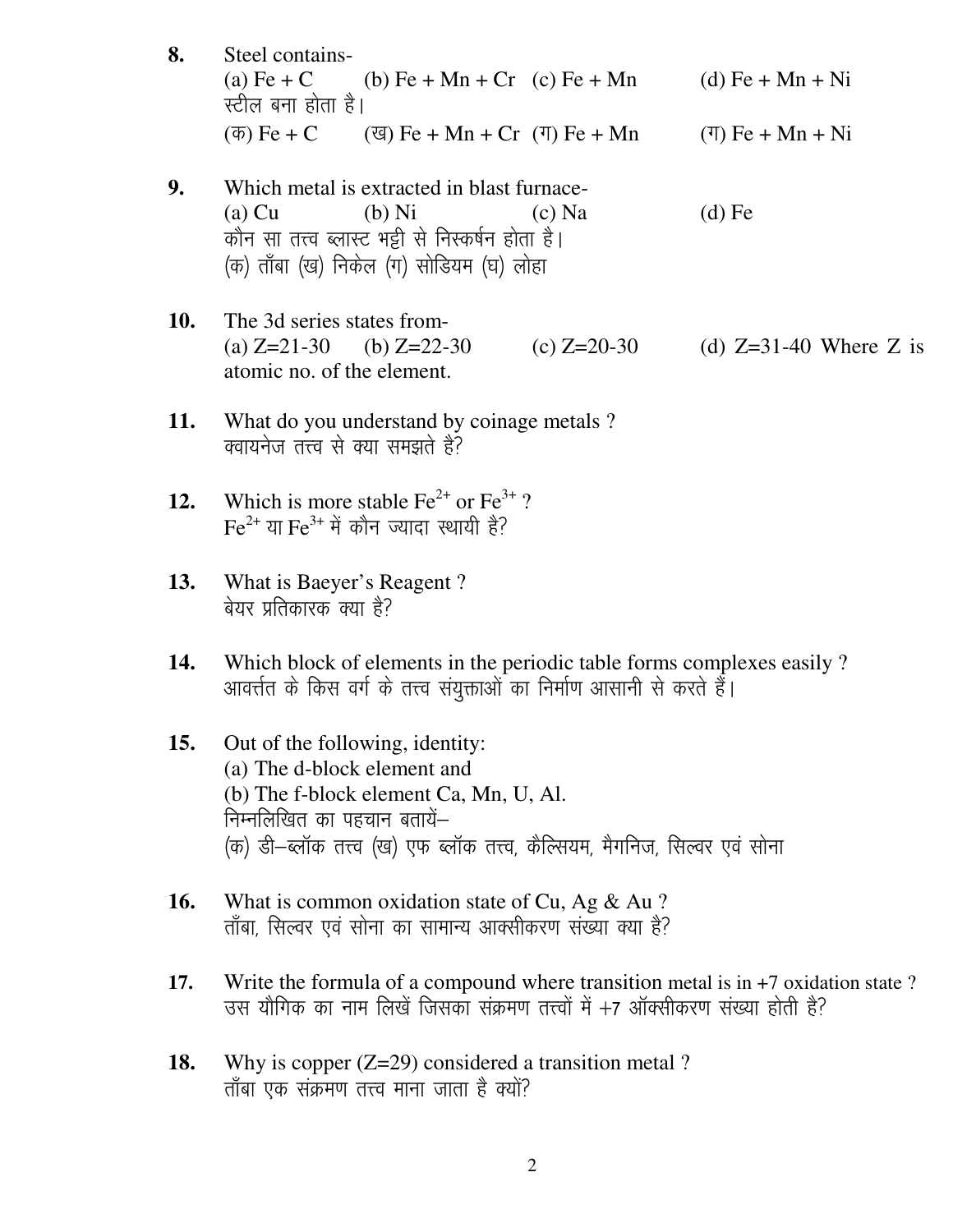**19.** Which is the most common oxidation state of lanthenoids? लैन्थेनाइड का मुख्य सामान्य आक्सीकरण संख्या है?

## Two (02) Marks Question.

- Define co-ordination compound with examples ? 1. कोऑर्डिनेशन यौगिक की परिभाषा उदाहरण के साथ प्रस्तुत करें?
- $2.$ What are ligands give two examples ? लिगैंड क्या है? दो उदाहरण बतायें।
- Write two differences between double salt and complex salt.  $3.$ द्विलवण एवं मिश्रित लवण में दो विभेद लिखें।
- 4. Write atomic nos. and symbols of any four transition element. चार संक्रमण तत्त्व का परमाणु संख्या एवं सूचक लिखें।
- 5. Write balanced chemical equation when acidified potassium per magnate solution is treated with oxalic acid solution. अम्लीय पोटाशियम परमैग्नेट ऑक्सीजन अम्ल के साथ एवं संतुलित रासयनिक समीकरण लिखें?
- Explain why the first ionization energy of the elements of the first transition 6. series don't vary much with increasing atomic number. वर्णन करें की प्रथम आयोनाइजेसन उर्जा एवं प्रथम संक्रमण परमाणु संख्या बढने पर भी आपस में भिन्न नहीं होता है।
- 7. Why is  $+2$ - oxidation state of manganese (Z=25) more stable than its  $+3$ oxidation state, while the same is not true for iron  $(Z=26)$ ?
- Name the lanthanide elements which exhibits  $+4$ -oxidation state besides the  $+3$ -8. oxidation state. कौन से लेन्थेनाइट तत्त्व +4 ऑक्सीकरण संख्या के साथ +3 ऑक्सीकरण संख्या को दर्शाता है।
- Why the valence shall configuration of 29Cu is  $4s<sup>1</sup>3d<sup>10</sup>$  but not  $4s<sup>2</sup>3d<sup>9</sup>$ ? 9. ताँबे 29 का इलेक्ट्रॉनिक विन्यास  $4s^{1}3d^{10}$  है परन्तू  $4s^{2}3d^{9}$  नहीं है! क्यों?
- 10. Write two differences between cast iron and pig iron. कास्ट लोहा एवं पिग लोहा में दो विभेद करें।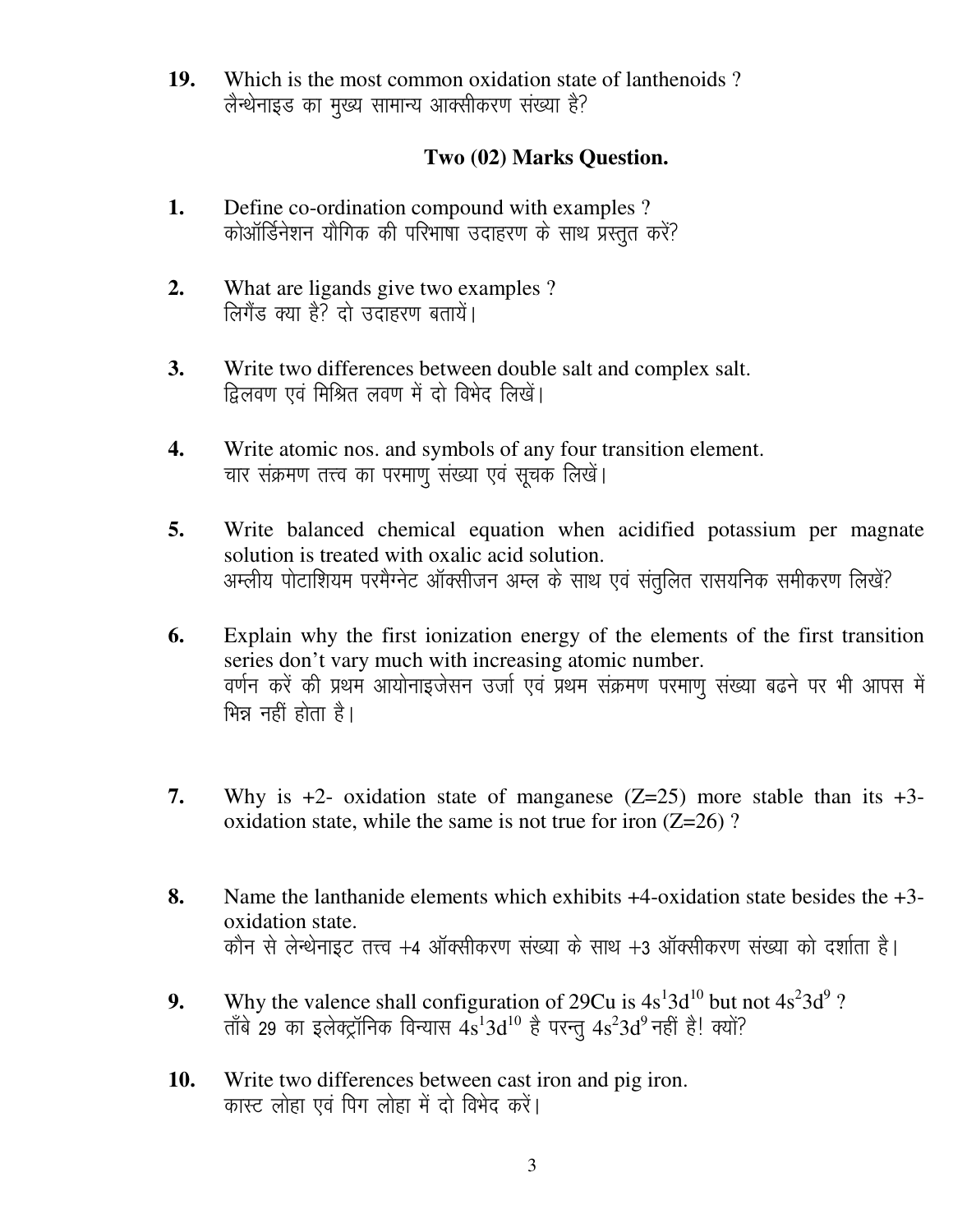- Write the formula of one compound each in which transition metals have 11.  $+6$  and  $+7$  oxidation state. संक्रमण तत्त्वों में एक यौगिक का नाम लिखें, जिसका ऑक्सीकरण संख्या +6 एवं +7 है।
- 12. Out of V and Mn which element exhibits more number of oxidation states and why  $?$ मैनेडियम एवं मैग्नीज में किस तत्त्व का ऑक्सीकरण संख्या ज्यादा है और क्यों?
- 13. Differentiate paramagnetic and diamagnetic character with two points. पारामैग्नेटिक एवं डायमैग्नेटिक के गुणों का दो विभेद लिखें।
- 14. What do you mean by lanthanide contraction? लैथेनाइड सिकडून से क्या समझते हैं?

### Three (03) marks question.

- Why the transition elements act as a catalyst? 1. टॉन्जिसन तत्त्व एक उत्प्रेरक के रुप में कार्य करता है क्यों?
- $2.$ Why the transition elements form alloys, Why it forms color compounds. संक्रमण तत्त्व मिश्र धात बनाते हैं क्यों? वे रंगीन यौगिक भी बनाते हैं क्यों?
- Write down the electronic configuration of the following elements.  $3.$ (a)  $Cr(24)$ (b)  $Cu(29)$ (c)  $Co(27)$ निम्नलिखित तत्त्व का इलेक्ट्रानिक विन्यास लिखें।  $(\overline{\Phi})$  Cr (24) (ख) Cu  $(29)$  $(T)$  Co  $(27)$
- 4. Write down the electronic configuration of following ion. (a)  $Cr^{3+}$ (b)  $Cu^{2+}$ (c)  $Co^{3+}$ निम्नलिखित ऑयन का इलेक्ट्रानिक विन्यास लिखें। (ख)  $Cu^{2+}$  $\sigma$   $Cr^{3+}$  $(T)$   $Co^{3+}$
- Give reasons, why cupric salts are coloured while cuprous salts are colourless? 5. क्यूप्रिक लवण रंगीन जबकि क्यूप्रस लवण रंगहीन होता है। कारण बतायें।
- Zinc doesn't form coloured compound, why? 6. जस्ता रंगीन यौगिक नहीं बनाता है?
- $7.$ What is the differences between lanthenides and actinides? लैन्थेनाइड एवं एक्टिनाइड में विभेद बतायें?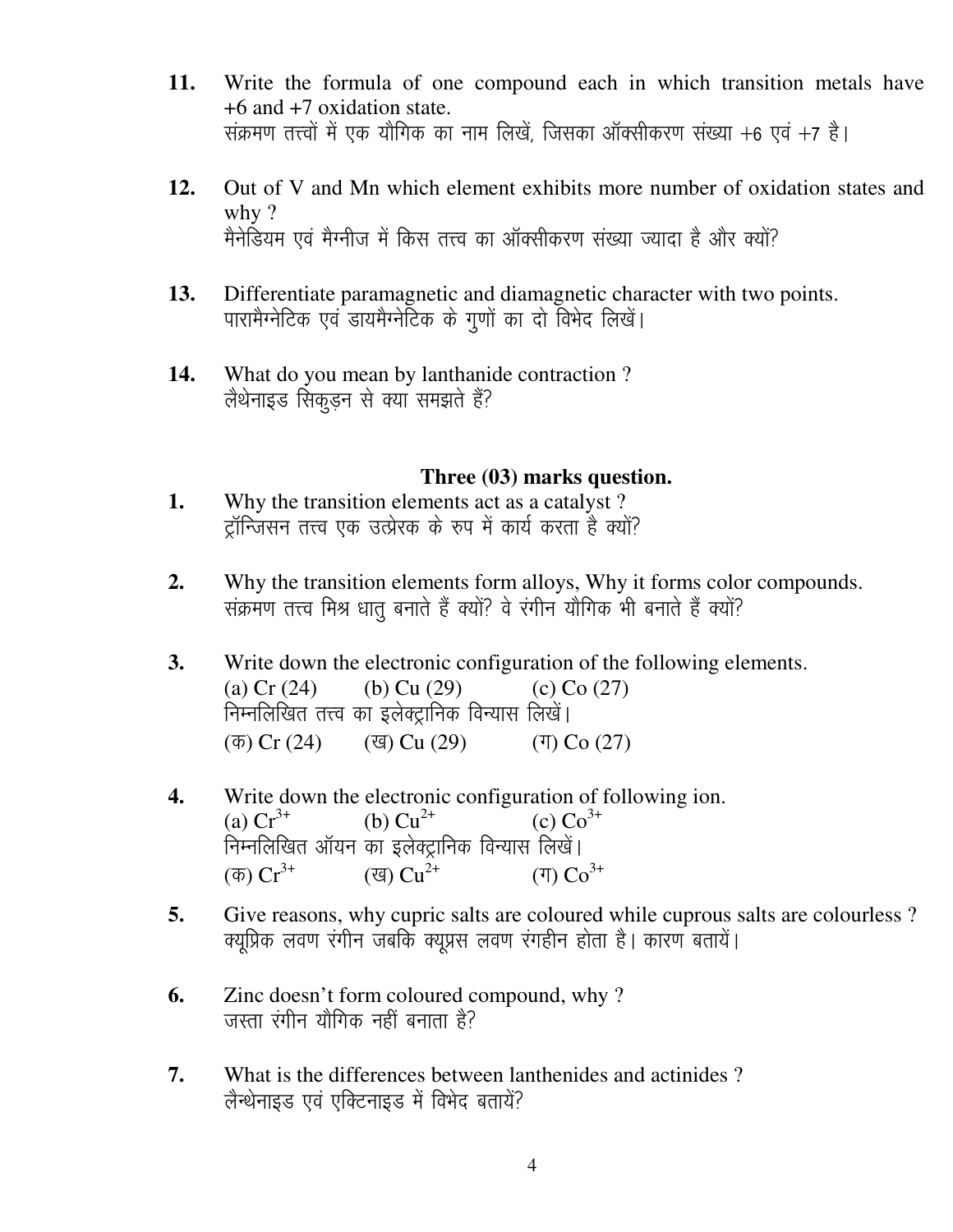- Why  $[COF_6]^3$  is paramagnetic while  $[CO(CN)_6]^3$  is diamagnetic ? 8.
- What are alloys ? Write the name and uses of two alloys of iron. 9. अयस्क कया है? लोहा के दो अयस्को के नाम और उपयोग बतायें।
- Transition elements form coloured compounds, why? 10. संक्रमण तत्त्व रंगीन तत्त्प बनाता है क्यों?
- Most compounds of the transition elements are paramagnetic, why? 11. संक्रमण तत्त्व का मुख्य यौगिक पारा मैग्नेटिक होता है क्यों?
- $12.$ There is tendency to form complex compound in transition elements, why? संक्रमण तत्त्वों की प्रकृति संयुक्त यौगिक बनाने की होती है?
- 13. Name three ores and alloys of copper. ताँबे के अयस्क और मिश्रधात् में विभेद लिखें।
- What are inner transition elements ? Write their general electronic 14. configuration. अंतः संक्रमण तत्त्व क्या है? उनके सामान्य इलेक्ट्रॉनिक विन्यास लिखें।
- Why do lanthenides and actinides have similar physical and chemical properties ? 15. लैन्थेनाइड्स का भौतिक एवं रासायनिक गुण समान है क्यों?
- Which one is more paramagnetic  $\text{Fe}^{2+}$  or  $\text{Fe}^{3+}$ ? give reasons. 16.  $Fe^{2+}$  or  $Fe^{3+}$  में कौन ज्यादा पारामैग्नेटिक है! कारण बतायें?

## Five (05) marks question.

- (a) In what way is the electronic configuration of the transition elements 1. different from that of the non transition elements p-block elements? (b) What are the different oxidation states exhibited by lanthenoids? (क) संक्रमण तत्त्व का इलेक्ट्रॉनिक विन्यास असंक्रमण तत्त्व के इलेक्ट्रॉनिक विन्यास से किस प्रकार अलग है! स्पष्ट करें? (ख) लैन्थेनाइड द्वारा विभिन्न ऑक्सीकरण अवस्था क्या है?
- $2.$ Give reasons-

(a) Se, the first member of the transition series does exhibit variable oxidation state.

(b) Only transition metals form complex compounds with ligands such as CO. कारण बतायें –

- (क) सेलेनियम संक्रमण तत्त्व का प्रथम सदस्य है जो विभिन्न ऑक्सीकरण संख्या रहता है।
- .<br>(ख) संक्रमण तत्त्व कार्बनमोनोऑक्साइड लिगेंड के साथ संयुक्त यौगिक बना है।